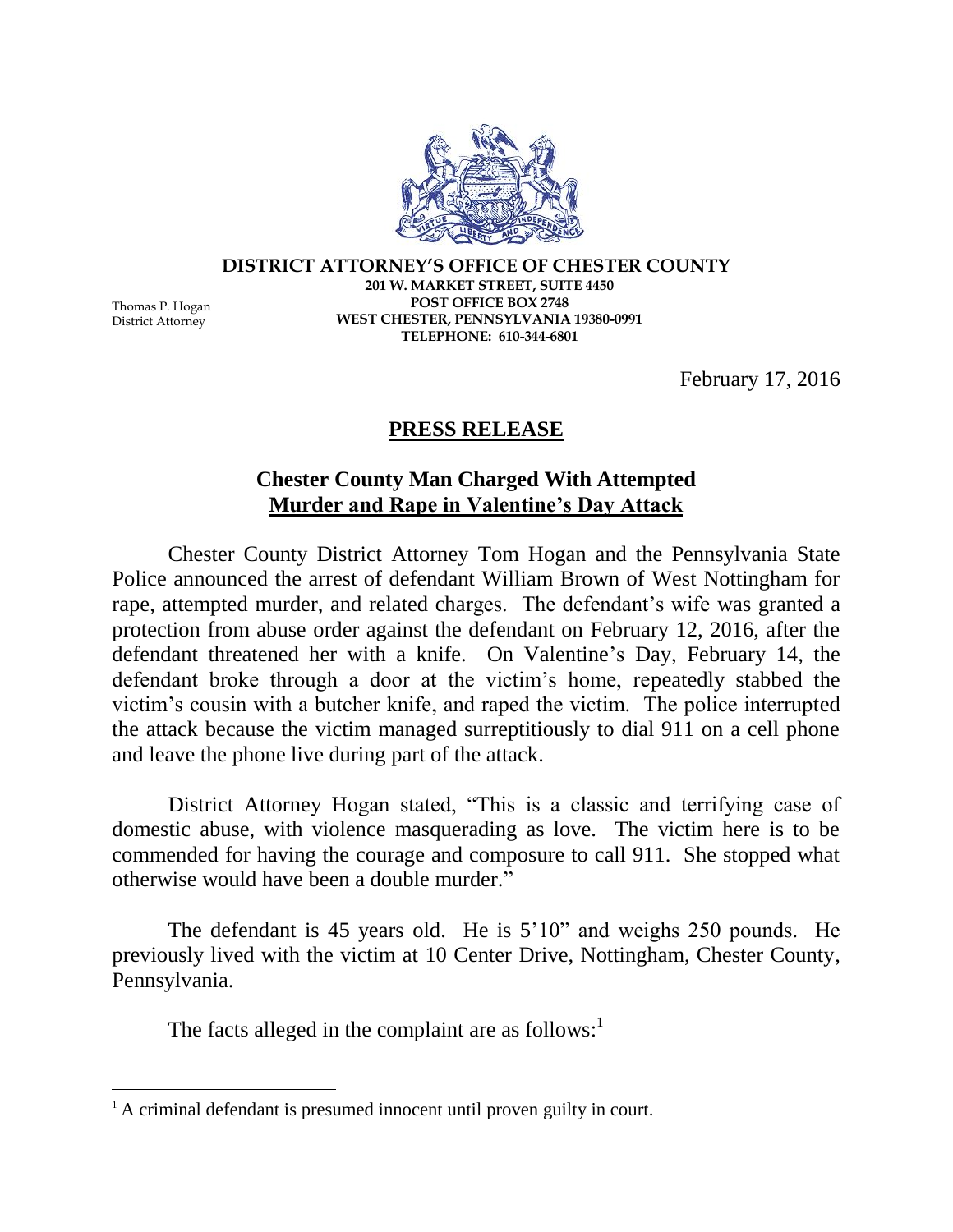On Friday, February 12, 2016, the victim applied for and was granted a temporary protection from abuse order against the defendant, her husband. The basis for the PFA was an incident where the defendant had threatened to kill her with a butcher's knife, as well as threatening to kill himself.

On Valentine's Day, February 14, the victim was at home at 10 Center Drive in West Nottingham with her cousin. Her cousin had stayed overnight with the victim for her protection. They already had changed the locks at the residence to keep the defendant out.

At approximately 8:30 a.m., the defendant arrived at the residence and kicked in the front door. The defendant immediately stabbed the victim's cousin in the chest with a butcher's knife. The defendant also choked the victim until she became disoriented. The defendant then stated that every time the victim spoke, the defendant would stab the victim's cousin again.

The defendant terrorized the victim and her cousin. He sliced the victim's cousin in the face with a box cutter and struck the victim's cousin in the head with a wooden statue. He then stabbed the victim's cousin in the chest again and threatened to kill them both. During this activity, the victim managed to dial 911 on her cell phone and hide the phone, leaving an open line so that police would respond.

The defendant next took the victim into a bedroom and raped her. Afterwards, the defendant stated that he was going to kill the victim, her cousin, and then himself.

The victim and the defendant then heard someone coming to the front door. The victim told the defendant it must be their daughter. The defendant told the victim to let their daughter in and sat down. Instead of their daughter, it was Troopers from the Pennsylvania State Police who quickly entered, secured the defendant, and began treating the victim and her cousin.

The victim and her cousin were transported to a hospital. The victim's cousin was operated on and is in serious but stable condition.

The defendant was arraigned, bail was set at \$500,000 cash, and the defendant was remanded to Chester County Prison.